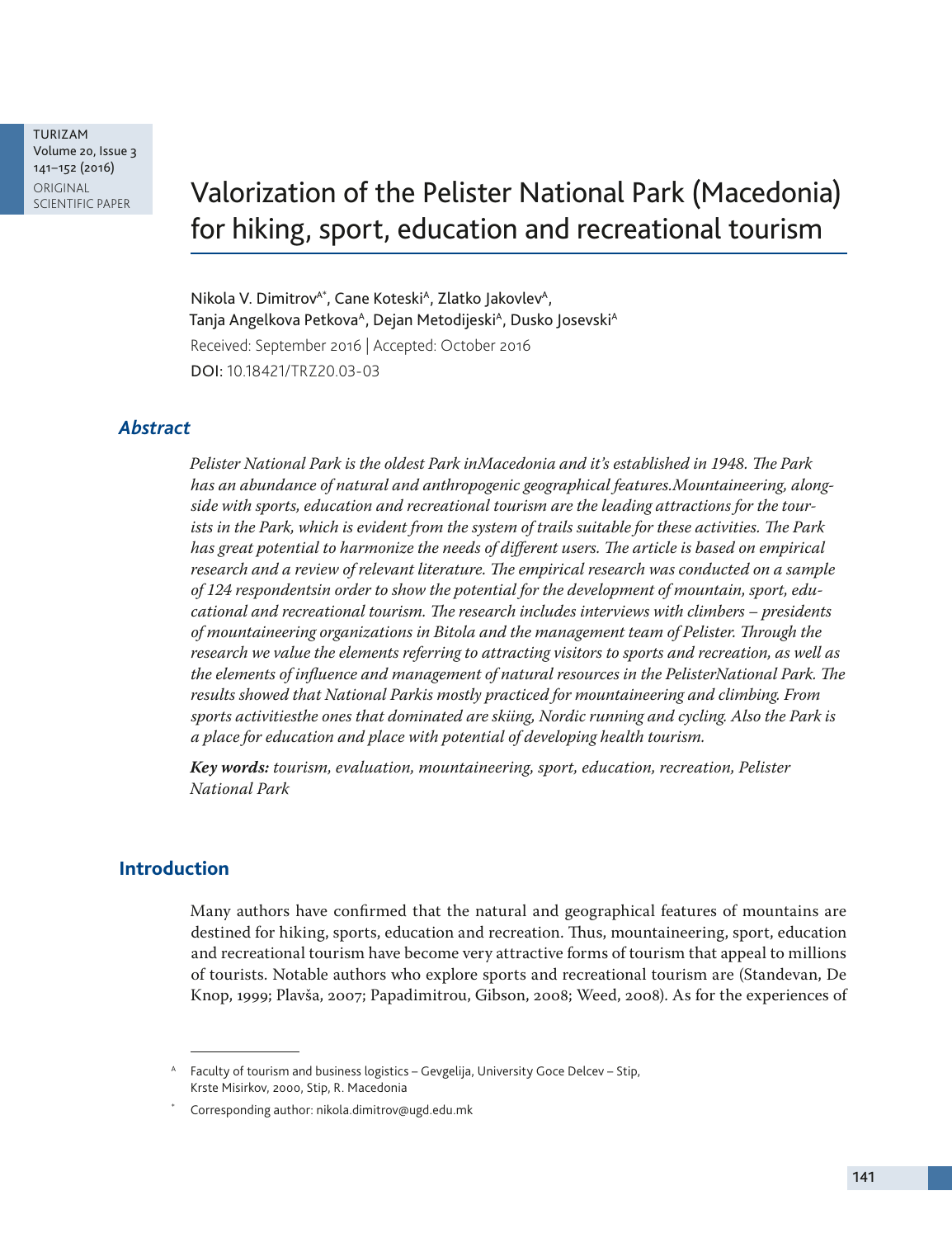cycling for sports and recreational tourism in the National Park Fruska Gora and Triglav, theyare explored by (Vujko, Tomka, 2009; Vujko, Plavša, 2010; Vujko, Plavša, 2014; Polajnar, Drofenik, 2015).

The Pelister National Park is situated in the southwestern part of Macedonia and is part of the Baba Mountain. The total area of the Baba Mountain with its peak Pelister, also calledthe mountain range of Pelister is 402.9 km<sup>2</sup>, of which 171.5 km<sup>2</sup> (17.150 ha)belong to the Park, which represents 43.42% of the mountain area.

The total length of the Pelister National Park in north – south length is 22 km and east - west width of 14 km. The Park begins from 891 to 2601 meters above sea level and has an average altitude of 1746 meters. Accordingly, the Park belongs to the group of high mountain national parks, with about 50 peaks over 2000 meters, and is also the southernmost mountain with alpine species.

Pelister National Park was established in 1948 due to endemic five-spike pine Molika (Pinus peuce, discovered by Austrian botanist August Grisebach in 1839), diverse geological structure, geomorphology (stone rivers, glacial lakes, and cirques etc.), climate and hydrographic peculiarities and endemic flora and fauna.

The first observed mountain climbing on Pelister was made by Ami Bue in 1836, followed by climbs of August Grisebach in 1839, Edmund Spenser in 1850, Henrih Bart in 1862 and other travel writers and scientists (Matkovski, 1992; Popovska, 1999).

The Baba mountain with its peak Pelister owns anthropogenic values, represented by archaeological sites (ancient citadel, a tower, a relic of the old Roman road Via Egnatia, medieval buildings, churches, monasteries, etc.), memorials of the Ilinden Uprising (1903), for World war I (1914-1918) and World war II (1941-1945).

The first organized activity in the mountain beganin 1925 when the children's camp (1270 masl) "Shtamparevac" was built on Pelister as a sanatorium, which was the first building for collective housing - the forerunner of further organized tourism activity. Earlier, in 1918 on the same location and in the monastery Holy Mary, Mother of God in the village of Trnovo, a group of French doctors built a small sanatorium rehabilitation for wounded and sick soldiers. In 1926in Bitola the mountaineering company "Pelagonija" was established, a few years later renamed to PD "Pelister" (Stamenkov, 1987, 10/11).

In 1930 in Bitola another mountaineering association "South Lakes" was formed. Under an initiative of climbers form Bitola, two mountain lodges were built in 1938 - one in the area calledBegova Cesma (1420 m) and another one in the area of Kopanki (1610 m).

After World War II, in 1945 PD "Pelister" was restored in Bitola with over 2000 members. In addition to hiking and forestry this organizationalso dealt with tourism.

Another lodge in Golemo Ezero (Big Lake) was built in the Park, a lodge in the locality Golema Livada (Great Meadow), then a hunting lodge on the site Siroka (Extensive), several villas in the locality Begova Cesma (Bey Fountain), while Mountain Lodge Kopanki was renovated several times as well as the TV relay for Pelister.

Today the tourism infrastructure in the area of the PelisterNational Park includes: three major roads, cable car, two ski lifts, more roads for forestry needs, TV relay, two lodges, a weekend resort, a hotel, several cottages, hunting and forest house, information center, two monasteries, six churches, more regulated and impounded fountains, marked trails (hiking, climbing, cycling, horse riding and education - children and historical path), and a dozen of picnic areas (equipped with benches, fountains, tables, waste baskets, viewpoint etc.).

Pelister National Park on a national level and beyond is primarily known as a tоurist destination for its unique natural geographical features suitable for hiking, sports and educa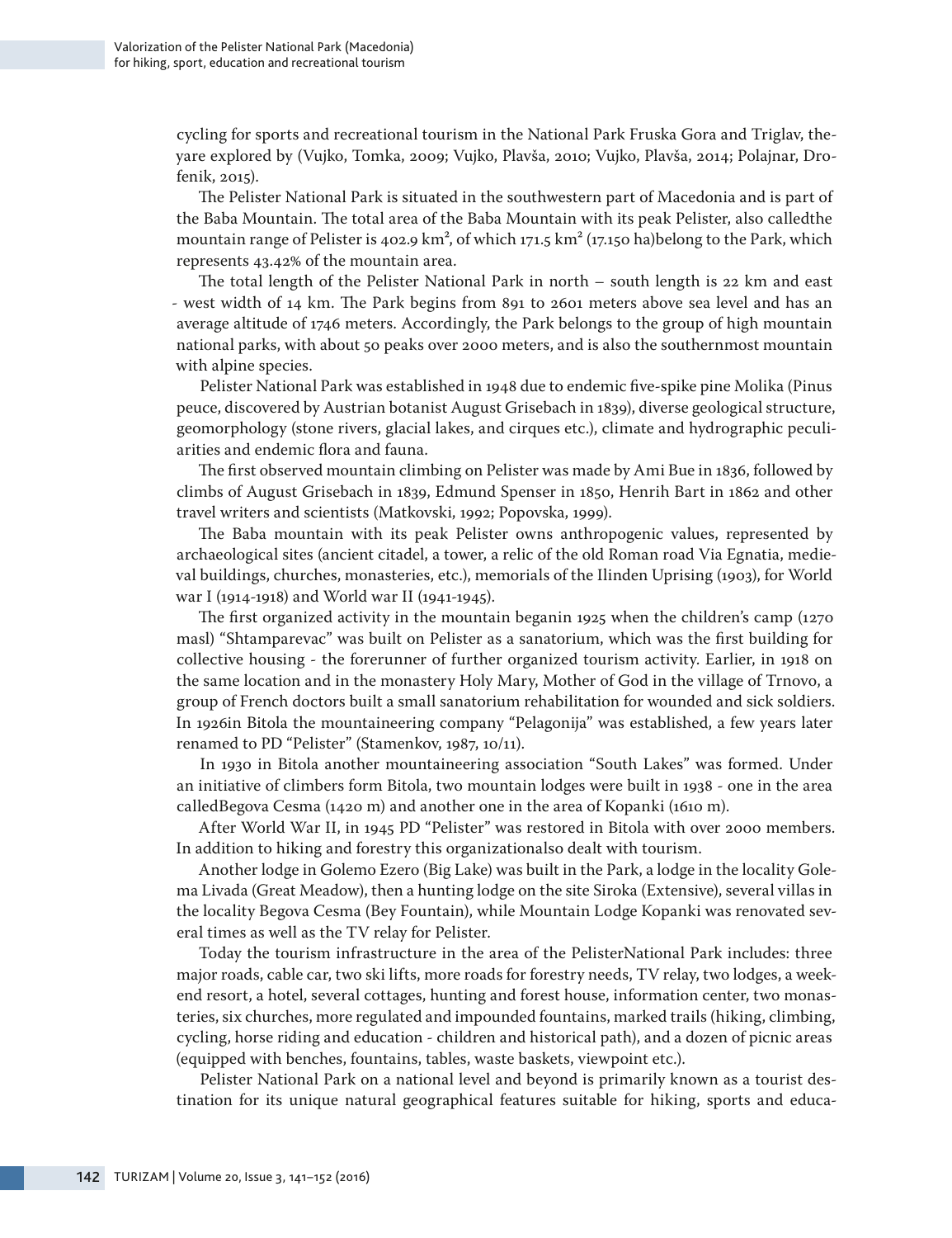tion which contribute to healthy holiday and a great recreation through different programs for active holidays.

The area of the PelisterNational Park has excellent opportunities - potential for the development of mountain, sports, educational and recreational tourism. For that reason it was necessary to approach the tourist valuation and evaluation, i.e. to determine its useful tourist value as a tourist destination for the development of mountaineering, sport, education and recreation (Reynard, Fontana 2007; Pereira, et al., 2007; Comanescu, et al., 2009; Marinoski, 2010; Dimitrov, Koteski, 2015).

In this context, in the last ten years in the Park wereimplemented the following activities: marking of multiple paths for recreation and hiking, bike trails, covered ski trails, an info center was build,educational classroom in nature, educational historical path and organization of different marches and mountain marchesthroughout the year and similar.

After all, in the past several years the condition of the PelisterNational Park has been significantly deteriorated as a result of the non-functioning of the oldest mountain lodge Kopanki (burnt down in 28.01.2013) and from this year the closure of the children resort "Pelister", as well as the neglected markation and the destruction of several attractive sites. All this results in a significant decrease in the number of climbers and recreation tourists and the overall activities of hiking, sports, education and recreation.

The aim of the research is to focus on – register the current state and define the priorities for overcoming the most important specific issues for hiking, sports, recreation and education for visitors to the Park.

The aim of the survey is to confirm and show the potential of the Pelister National Park for hiking, sports, educational and recreational tourism represented by valuing the natural and cultural sites. The research uses quantitative and qualitative methods to determine the value and the tourist attraction for hiking, sports, education and recreational tourism(Du Cros, 2001; Hadžić, et al., 2010).

# **Methodology**

In the process of scientific research, suitable methods, quantitative – statistical and qualitative – survey and interview are used, which allow great freedom in the research andevaluations of results.

The quantitative method relies on statistical processing of answers to two questions in the poll with hikers (Table 1, 2). While the qualitative method starts from the survey and interviews.

Empirical research was done through a questionnaire and it was completed on a sample of 124 respondents – active mountaineers (94 male, 30 female, age at 10 to 60 and up) and interviews with competent persons (presidents of mountaineering associations in Bitola about the opinion of the management team of Pelister National Park).

In the research an important position takes opinions of the authors as experts in the field tourism.

The starting point of the research is the group of three variables (changeable value, variously, shiftily), to identify the views of the respondents in relation to the geographical, natural and anthropogenic trends in the Pelister National Park's development of mountaineering, sport, education and recreational tourism.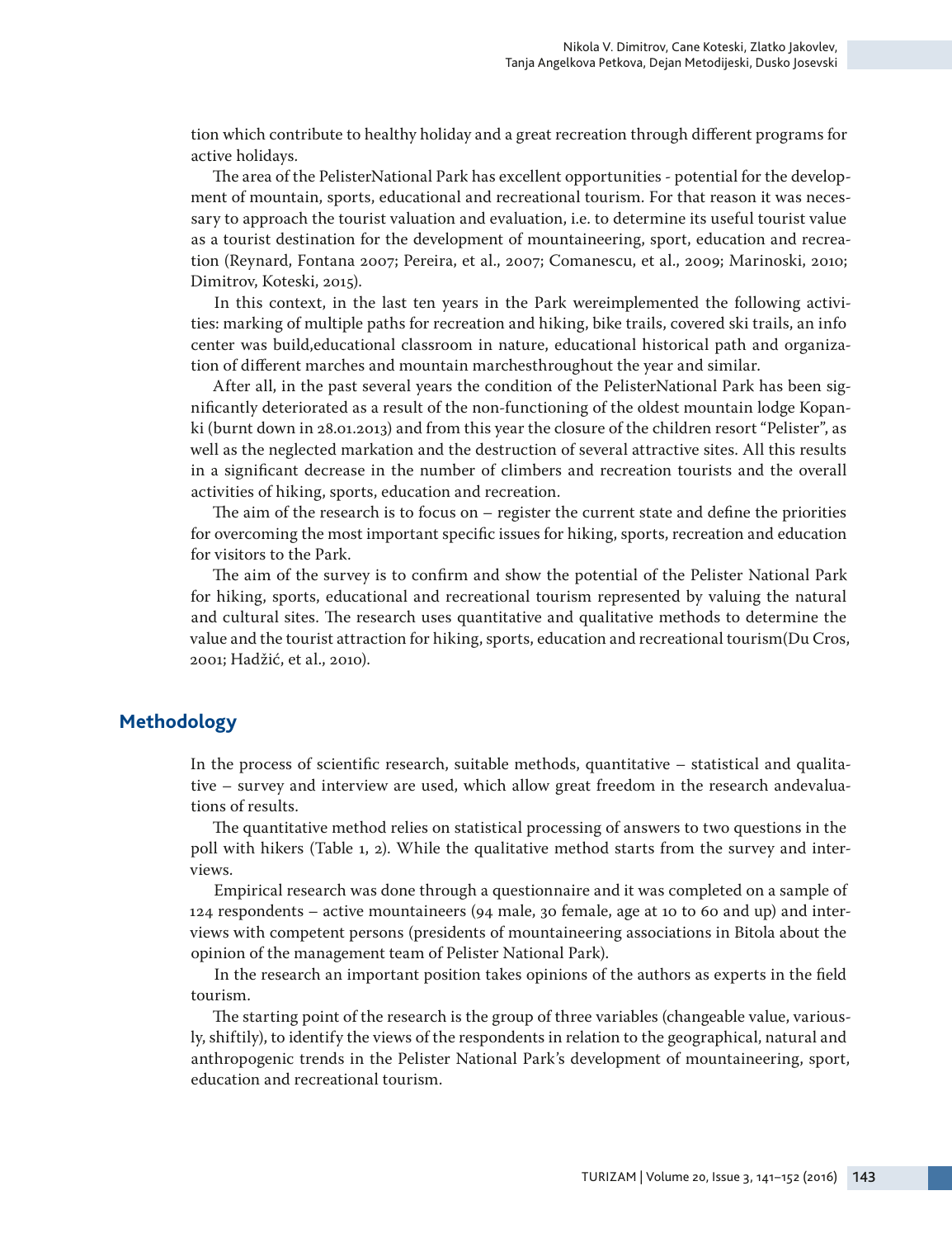The first group of variables givesan opinion on the appropriateness of the mountainous areas or locations for mountain lodges, the development of sports and recreational tourism. The second set of variables is interviewing people in connection with the names of those areas. A third variable is determining the suitability of sites for mountaineering (recreational walking, difficult hiking - hiking, climbing), sports (skiing, Nordic running, cycling, running, etc.), еducation and recreation.

The qualitative method isconsidered more reliable and therefore is accepted as a valid method of valuation – assessment of natural and cultural values relevant for hiking, sports, education and recreational tourism. Itis estimated every element who is rated by the two entities or departments. The upper assessment, presented in the tables 4, 5, 6, is consisting of an average grade received from the competent persons (presidents of mountaineering associations and heads inthe Pelister National Park). While the lower part of the valuation revaluation – evaluation wasobtained by the authors of the paper.

For the valuation of buildings and sites for hiking, sports, education and recreation in the Pelister National Park a qualitative method is used. Thus, the valuation of the Park will be done according to the seven parameters with their numerical value from 1 to 5 (See: Table 3).

Through the data obtained by the preliminary hypothesis is that the PelisterNational Park is an adequate space for the development of mountaineering, sport, education, recreation and tourism. The need to design a studious survey of tourist valuation of the area, and spatial plan of the Park is confirmed. The research and the spatial plan will allow for the development of natural and cultural resources in the Park to turn them into far-reaching and beneficial areas for regional business and economics, ecology and sustainable development (Standevan, Knop, 1999; Cutumisu, Cottrell, 2004; Serrano, Gonzales-Treueba, 2005; Pralong, 2005; Pereira, et al., 2007; Reynard, Fontana, 2007; Erhartič, 2010; Vujko, 2012).

## **Results**

Mountaineering, sport, education and recreational tourism in the PelisterNational Park can be developed in various forms and in accordance with the basic features of the terrain, climate specifics, hydrographic network and biodiversity.

Thus, according to the configuration of the terrain, slope, forestation etc. mountaineering is practiced in the following types: low forest, high forest and alpinism. In the lower parts of the mountain up to 1800 meters, recreational walking or easy hiking is practiced while in the high parts of 2000 meters, high or difficult hiking dominates in addition to rock climbing, mountain climbing, and hiking in rocky areas. The sport activities include: running, skiing, cycling, Nordic running etc. For the purpose ofmountaineering, sport, education and recreation there are more than 40 marked mountain hiking, sports and educational trails in the length of 100 km.

Places where sport activities can be practiced are mountain huts, resorts and picnic areas. The most favorable periods for sport and recreation are from March to October. The Park organizes winter games in Nordic skiing and running ("Pelister's giant slalom") and in May a memorial mountainmarch ("Dimitar Ilievski") as well as in October, a mountain biking cross and more.

Places for ducation or "Classroom in nature" under the principles of the "Forest pedagogy" includethese several paths and trails in their form of teaching: Children's educational trail, then the site "Seven wells" or the area of the Information Centre and educational path to Gole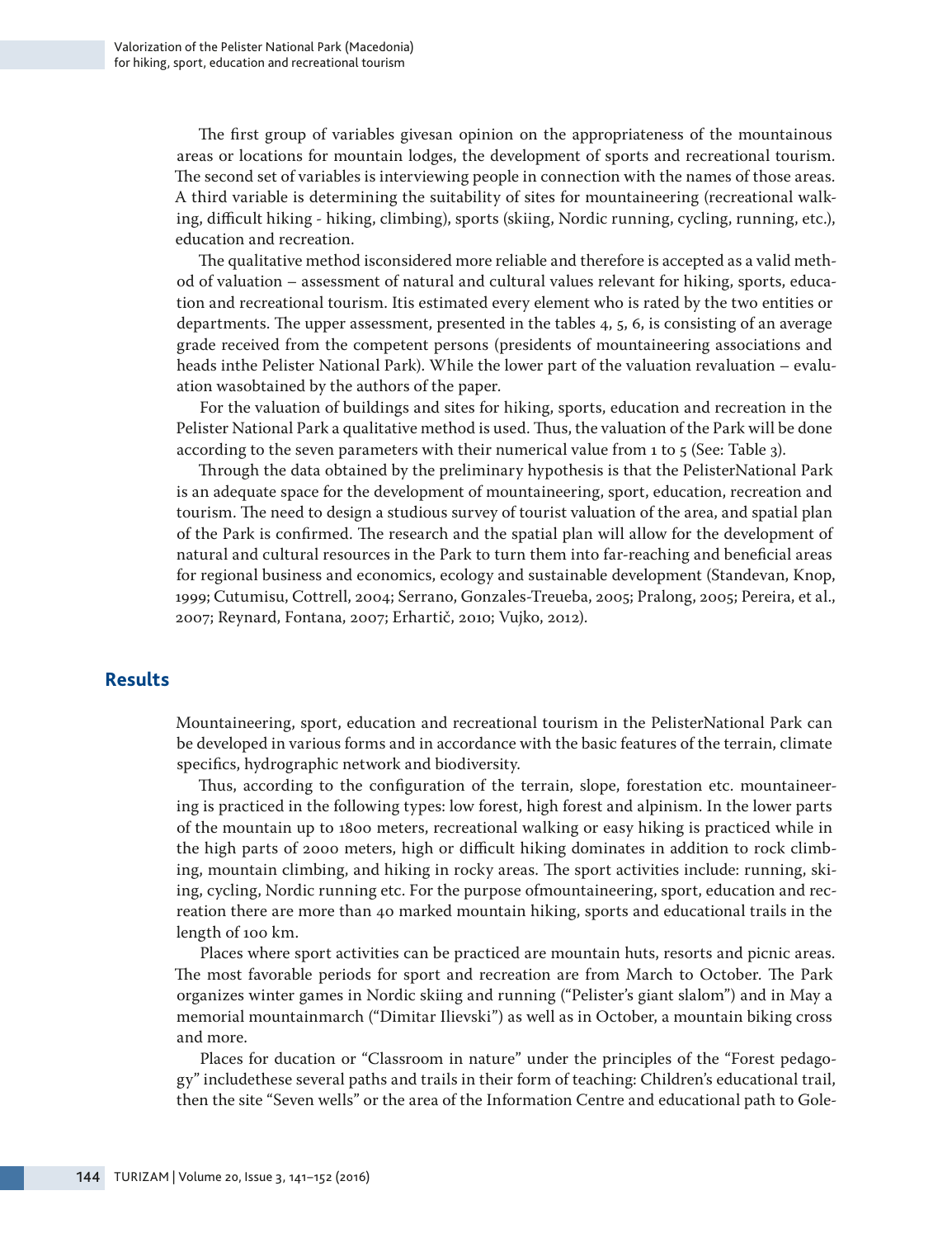ma Livada, historical and educational - hiking trail, the sites Golema Livada, Mala Livada, Begova Cesma, Larotjčin Kamen, Jorgov Kamen, Palisnopje and others.

Hiking, sport and recreation are necessary to prevent efficiently the typical diseases of modern civilization such as: visible nervousness due to different tensions, urban noise, air pollution (Simonsen, et al., 1998; Pereira, et al., 2007; Comanescu, et al., 2009).

Considering all of the above mentioned and according to the medical practice, we can add that the PelisterNationalParkis also a good "air - sun bath with the best remedies: sun, water, air," where all of them are available to every visitor. Pelister is true for the Latin proverb: Quantum satis (Take the amount needed - air, water and sun). Here, without any exaggeration, there is potential for development of health tourism. The mountain is suitable for post-operative rehabilitation, as well as for diabetitians (most appropriate altitude is 800-1000 meters), for the releasing of nervous tension, for respiratory and cardiac patients (1000-1200 meters), for asthmatics (1200-1400 m.) for anemia (1400-1600 m.) and similar.

In our research, the most important question for the respondents in the first group of variables refers to the benefits of hiking, sports, education and recreation. So, in the first question of the survey the respondents are asked to nominate areas that they think are most suitable destinations for hiking, sports, education and recreational tourism.

### **Question 1.** *Do you think the Pelister National Park is suitable for the development of mountaineering, sports, education, tourism and recreation?*

On this question all 124 respondents (100%), answered YES as shown on Table 1 and Figure 1 toconsider the Pelister National Parkarea is suitable for development of mountaineering, sport, education and recreational tourism.

|        |             | The residence of respondents |             |           |              |             |  |  |  |
|--------|-------------|------------------------------|-------------|-----------|--------------|-------------|--|--|--|
|        |             | <b>Bitola</b>                | Prilep      | Skopje    | Other places | Total       |  |  |  |
| Gender | Male %      | 71<br>72,45                  | 13<br>86,67 | 87,5      | 3<br>100     | 94<br>75,81 |  |  |  |
|        | Female %    | 27<br>27,55                  | 13,33       | 12,50     | 0<br>0       | 30<br>24,19 |  |  |  |
| Total: | 124<br>100% | 98<br>79,03                  | 15<br>12,10 | 8<br>6,45 | 3<br>2,42    | 124<br>100  |  |  |  |

**Тable1.** Respondents by residence

*Source: Calculations based on the questionnaire and interviews*

Regarding the gender structure 75.8% of the respondents were men and 24.2% were women. Ofthe total number of respondents (124), most of them, 98 are from Bitola (79.03%), 15 from Prilep (12.10%), 8 from Skopje (6.45%), and 3 (2.42 %) from other places (one from Resen, Ohrid and Kavadarci).

According to the age structure of the respondents most of them were aged 40-59 (31.4%), followed by the age of 20-39 years (approximately 30.7%) then 10-19 years (26.6%), and the small number of those were at the age 60 and older (about 11.3%) (See Table 2).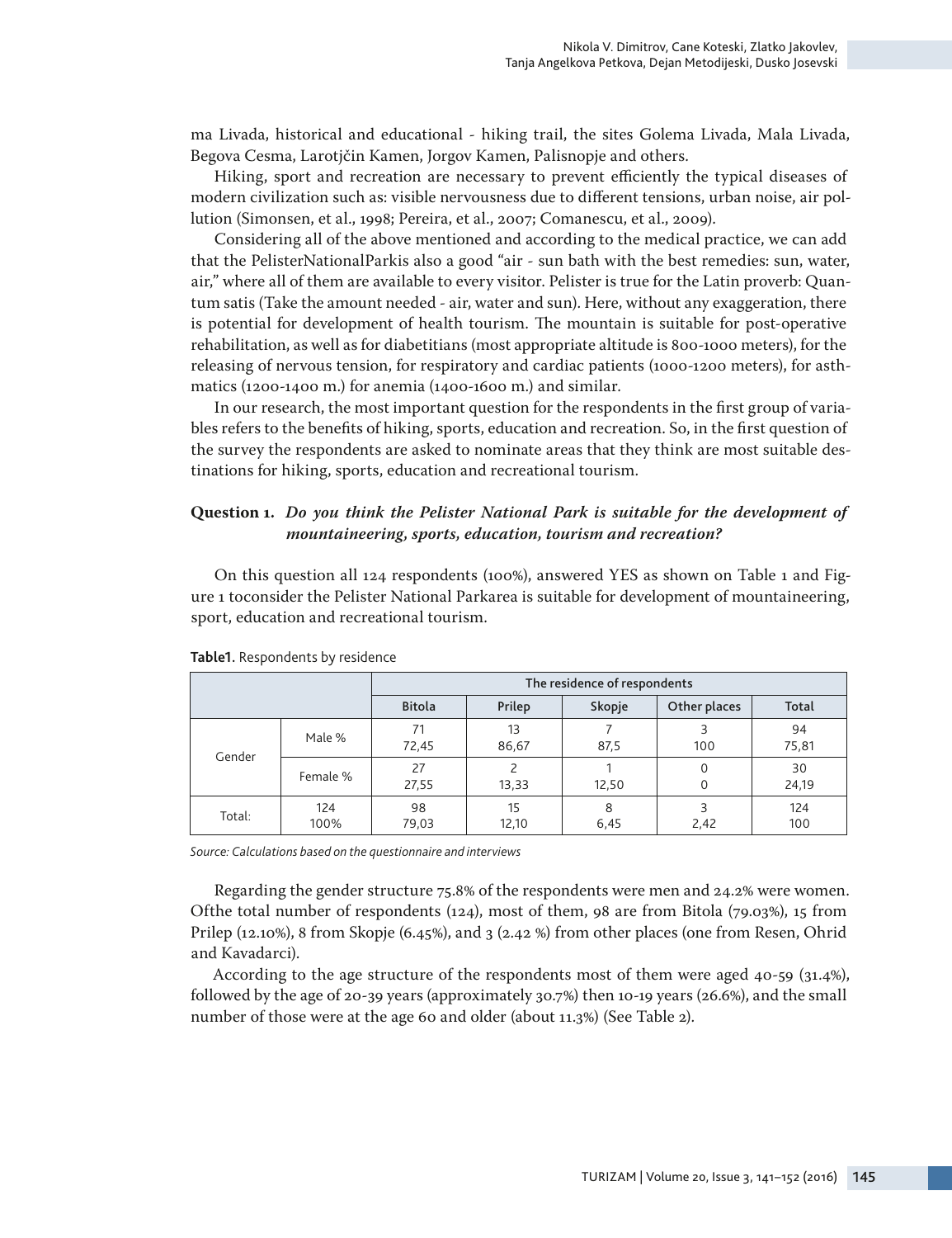

| No  | O          |      |       | U      |       |       |  |
|-----|------------|------|-------|--------|-------|-------|--|
| Yes | 94<br>75,8 |      | 30    | 24,2   | 124   | 100   |  |
|     | Count      | %    | Count | %      | Count | %     |  |
|     |            | Male |       | Female |       |       |  |
|     | Gender     |      |       |        |       | Total |  |

**Figure 1.** Number of persons by gender and percentage of participants in the study to evaluate the possibilities of Pelister for the development ofmountaineering, sports, educationand recreational tourism *Source: Calculations based on the questionnaire and interviews*

| Age groups of respondents expressed in years                |    |    |    |    |     |  |  |
|-------------------------------------------------------------|----|----|----|----|-----|--|--|
| Total<br>$20 - 39$<br>$10 - 19$<br>60 and more<br>$40 - 59$ |    |    |    |    |     |  |  |
| Number of persons                                           | 33 | 38 | 39 | 14 | 124 |  |  |
| Percent (%)<br>100<br>30,65<br>26,61<br>31,45<br>11.29      |    |    |    |    |     |  |  |

**Table2.** Age groups of respondents

*Source: Calculations based on the questionnaire and interviews*

#### **Question 2.** *What are your reasons for visitingthe Pelister National Park?*

Most of them reported that the Park is visited for the purpose of hiking (40.3%), and recreation (37.9%), sports (12.1%), education (about 7.3%) and other (2.4 %).

In addition to the informationsabove,are the information provided by the officials from the PelisterNational Park that the Park is visited by over 30.000 visitors annually. Generally, these are visitors from Macedonia and especially from Bitola and the surrounding places, while about 15% are foreign visitors.

 Most foreign tourists visit Pelister during the summer season. These are mostly tourists from the Netherlands, Israel, Germany, Italy, Poland, Czech Republic, Finland, Greece, Albania, etc. Few visitors come from Australia, America and Canada (a good deal of them are our emigrants who visit the homeland), as well as visitors from Albania, Greece, Bulgaria, Serbia, Slovenia and Croatia.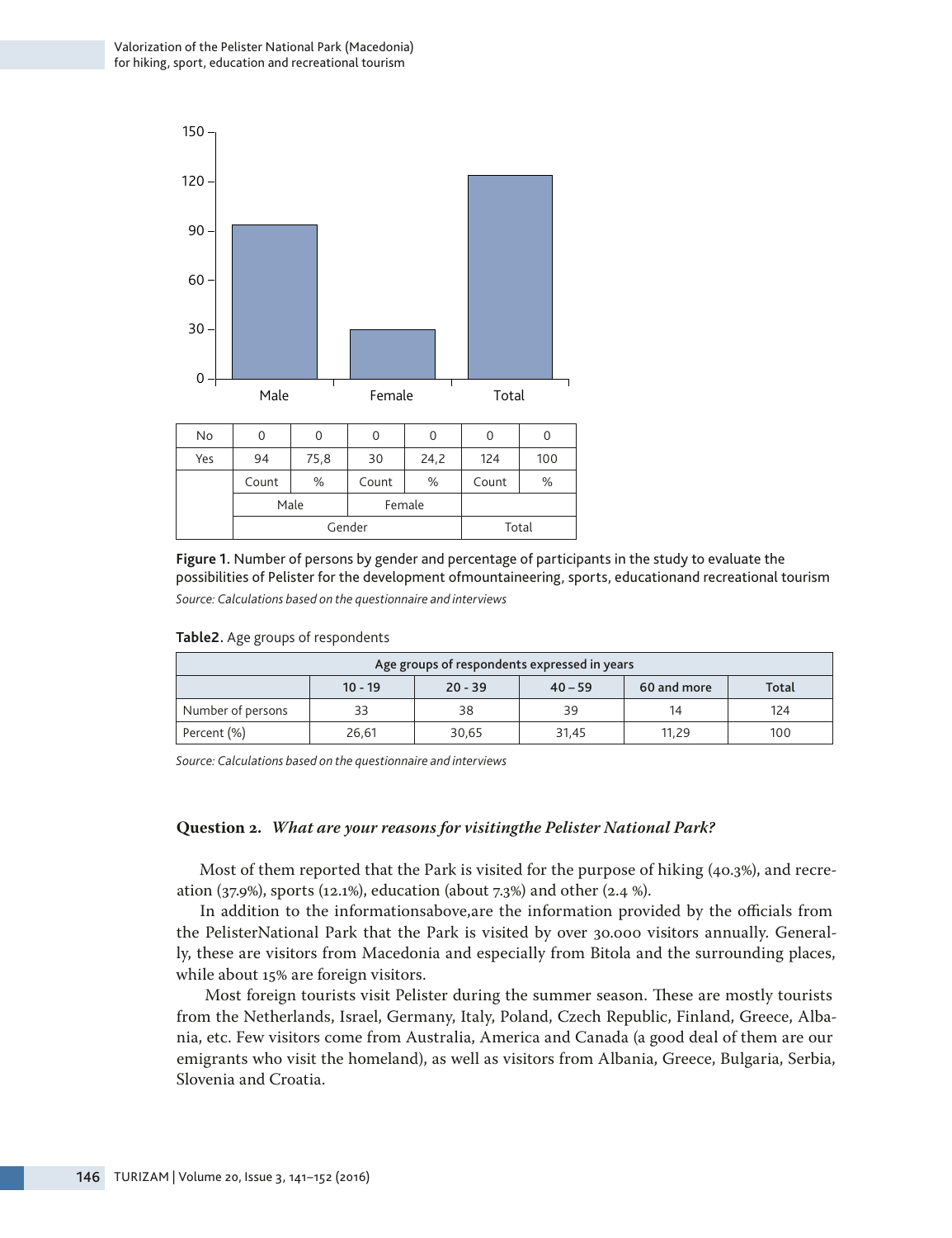

**Figure2.** Important locations and areas (1-15) for hiking, sports, education and recreation in the area of National Park Pelister *Source: Markoski, Dimitrov, 2013*

## **Discussion**

It is certain that the arrangement of sites, buildings with marked trails, signs, informative and educational boards, lighting, fountains, benches, waste baskets, sports trim trails with equipment for recreation and other infrastructure would greatly contribute to the popularization of the Park and lead to more visitors (Stamenković, Plavša, 2009).

In the previous description we showed data for several trails for hiking, mountaineering, sport, education and recreation, but in the area of the Pelister National Park there are also more anthropogenic facilities that can offer and attract even more tourists. Nevertheless, for the purpose of sport, education and recreation,there are accommodation facilities for guests - tourists, such as hotel "Molika" and children resort "Pelister". Several villas in the locality "Beogova Cesma", mountain lodge "Kopanki" andmountain lodge "Big Lake "also can be included. Other facilities that are able to accommodate guests are located at the foot of the mountain and beyond the boundary of the Park. Those are: tourist resort ZLTC "Pelister" near the village Niže Pole, hotel "Sumski Feneri", hotel "Sator", hotel "Ris" as well asfacilities in the settlements Magarevo Pelister, Turnovo, Dihovo and Nizo Pole where there are holiday houses and farmhouses.In this context we should mention two monasteries within the Park, St. Anna near Malovishta and St. Petka near Capari. In both monasteries there are lodgings for guests. Also, beyond the boundary of the Park, in the village of Trnovo, Monastery St. Мarywhich has several guest rooms in its quarters. Please note that all the above guest accommodations are not subject of our research, they will be mentioned on another occasion.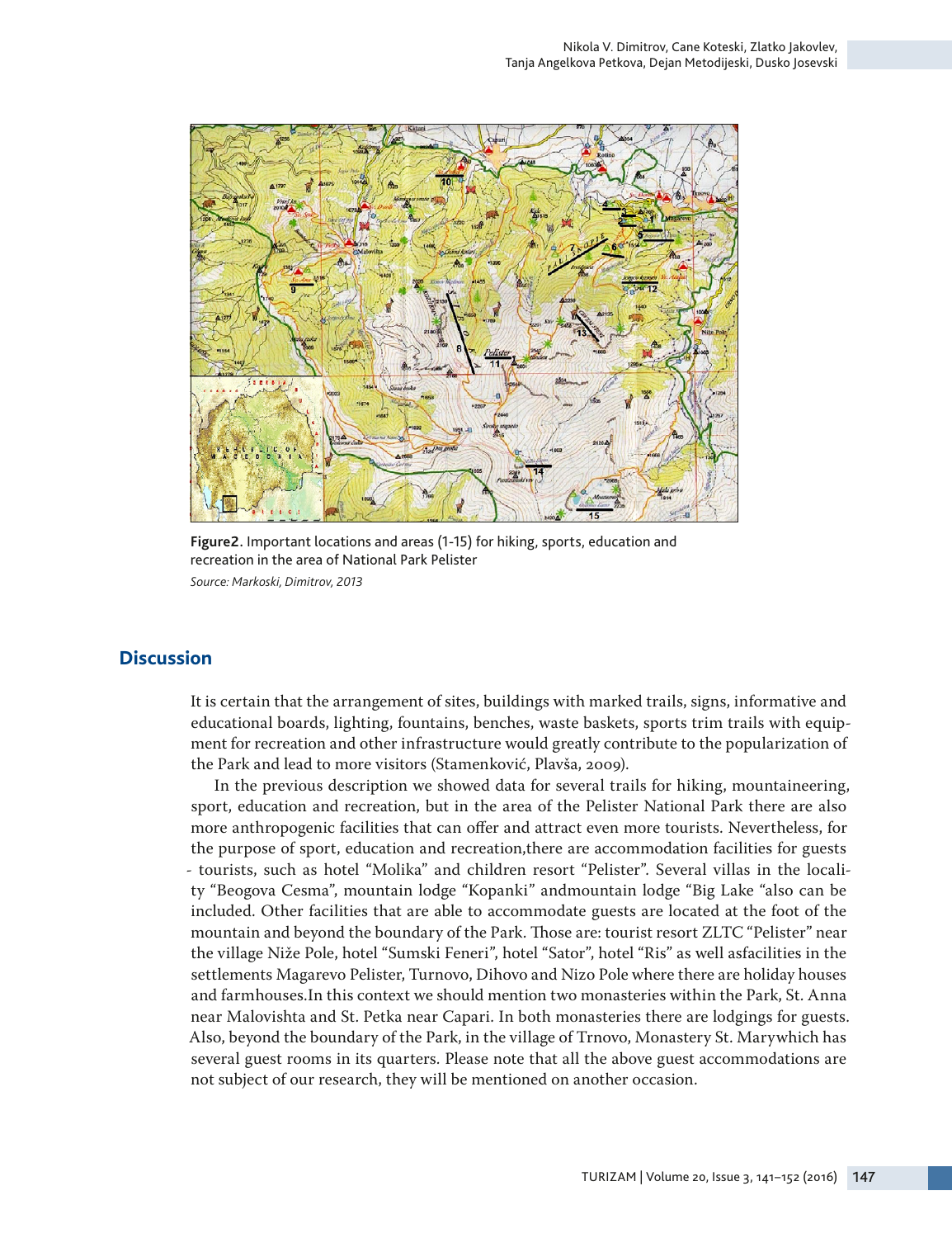| <b>PARAMETER</b> | <b>NUMBER VALUE</b>             |                |                         |                                 |                        |  |  |  |  |
|------------------|---------------------------------|----------------|-------------------------|---------------------------------|------------------------|--|--|--|--|
|                  |                                 | $\overline{2}$ | 3                       | 4                               | 5                      |  |  |  |  |
| Accessibility    | Small trail                     | Marked trail   | Ruined dirt road        | Forest road                     | Asphalt road           |  |  |  |  |
| Infrastructure   | N <sub>o</sub>                  | Just fountain  | Incomplete              | Pass                            | Full                   |  |  |  |  |
| Signalization    | Only mountain<br>N <sub>o</sub> |                | Mountain with<br>boards | Device, regularly<br>maintained | Polifunkci-tional      |  |  |  |  |
| Environment      | No Contaminated<br>Environment  | No Protection  | Only waste<br>baskets   | Seasonal<br>maintenance         | Regular<br>maintenance |  |  |  |  |
| Specificity      | Unknown                         | Not affirmed   | Common                  | Rarity                          | Unique                 |  |  |  |  |
| Importance       | Not affirmed<br>Unspecified     |                | Local                   | National                        | International          |  |  |  |  |
| Artistic value   | Insufficient                    | Not affirmed   | Local                   | National                        | International          |  |  |  |  |

*Source: Compiled by the authors*

In accord with all of the previously mentioned about the resources of the Park, which are important for tourism, we further evaluate the sites in the PelisterNational Park that are important for the development of mountaineering, sport, education and recreation.

The main elements of tourist valorization – valuation are seven parameters (withtheir numerical value from 1 to 5): accessibility – availability of resources (paths, roads), infrastructure (tourist services, equipment, facilities, tourist offer etc.), signalization (tourist information – boards), environment (natural and built), specific resources, the importance of resources (depending on their impact on the market and good knowledge), and the artistic value of resources (See Table 3).

| s.n. | Locality                       | Accessibility  | Infrastructure | Signalization  | Environment    | Specificty     | Importance     | Artistc Value  | Average Value  |
|------|--------------------------------|----------------|----------------|----------------|----------------|----------------|----------------|----------------|----------------|
| 1.   | Children's hostel              | 5              | $\overline{4}$ | $\overline{4}$ | $\overline{4}$ | $\overline{4}$ | $\overline{4}$ | $\overline{4}$ | $\overline{4}$ |
| 2.   | <b>Information Center</b>      | 5              | 5              | 5              | 5              | $\overline{4}$ | 5              | $\overline{4}$ | 5              |
| 3.   | Mala Livada                    | 5              | $\overline{c}$ | $\overline{4}$ | $\overline{4}$ | $\overline{4}$ | $\overline{4}$ | $\overline{4}$ | $\overline{4}$ |
| 4.   | Golema Livada                  | $\overline{4}$ | 3              | $\overline{4}$ | $\overline{4}$ | $\overline{4}$ | $\overline{4}$ | $\overline{4}$ | $\overline{4}$ |
| 5.   | Begova Cesma - Lastojcin Kamen | $\overline{4}$ | 4              | 5              | $\overline{4}$ | 5              | 5              | $\overline{4}$ | $\overline{4}$ |
| 6.   | Kopnaki                        | $\overline{c}$ | $\overline{4}$ | $\overline{4}$ | $\overline{4}$ | $\overline{4}$ | $\overline{4}$ | $\overline{4}$ | $\overline{4}$ |
| 7.   | Palisnopje                     | 3              | $\overline{c}$ | $\overline{c}$ | $\overline{4}$ | $\overline{4}$ | $\overline{4}$ | $\overline{4}$ | 3              |
| 8.   | Siroka                         | 3              | 1              | $\overline{c}$ | 3              | $\overline{4}$ | $\overline{4}$ | $\overline{4}$ | 3              |
| 9.   | Monastery of St. Anna          | 2              | $\overline{c}$ | 3              | 3              | $\overline{4}$ | $\overline{4}$ | $\overline{4}$ | 3              |
| 10.  | Monastery of St. Petka         | 3              | $\overline{c}$ | $\overline{c}$ | 3              | 4              | 4              | $\overline{4}$ | 3              |
| 11.  | Peak Pelister                  | 3              | $\overline{c}$ | 3              | 3              | 4              | 5              | 4              | 3              |
| 12.  | Jorgov Kamen                   | $\overline{c}$ | 1              | $\overline{2}$ | 3              | $\overline{4}$ | $\overline{4}$ | $\overline{4}$ | 3              |
| 13.  | <b>Red Rocks</b>               | $\overline{c}$ | 1              | $\overline{c}$ | 3              | 4              | 4              | $\overline{4}$ | 3              |
| 14.  | Small Lake                     | $\overline{c}$ | $\mathbf{1}$   | $\overline{c}$ | 3              | $\overline{4}$ | $\overline{4}$ | $\overline{4}$ | 3              |
| 15.  | <b>Big Lake</b>                | 3              | $\overline{c}$ | 3              | 3              | $\overline{4}$ | $\overline{4}$ | $\overline{4}$ | $\overline{3}$ |

**Table 4.** Evaluation of sites and areas for hiking, sports, education and recreation in the area of NP Pelister

*Source: Calculations based on the questionnaire and interviews*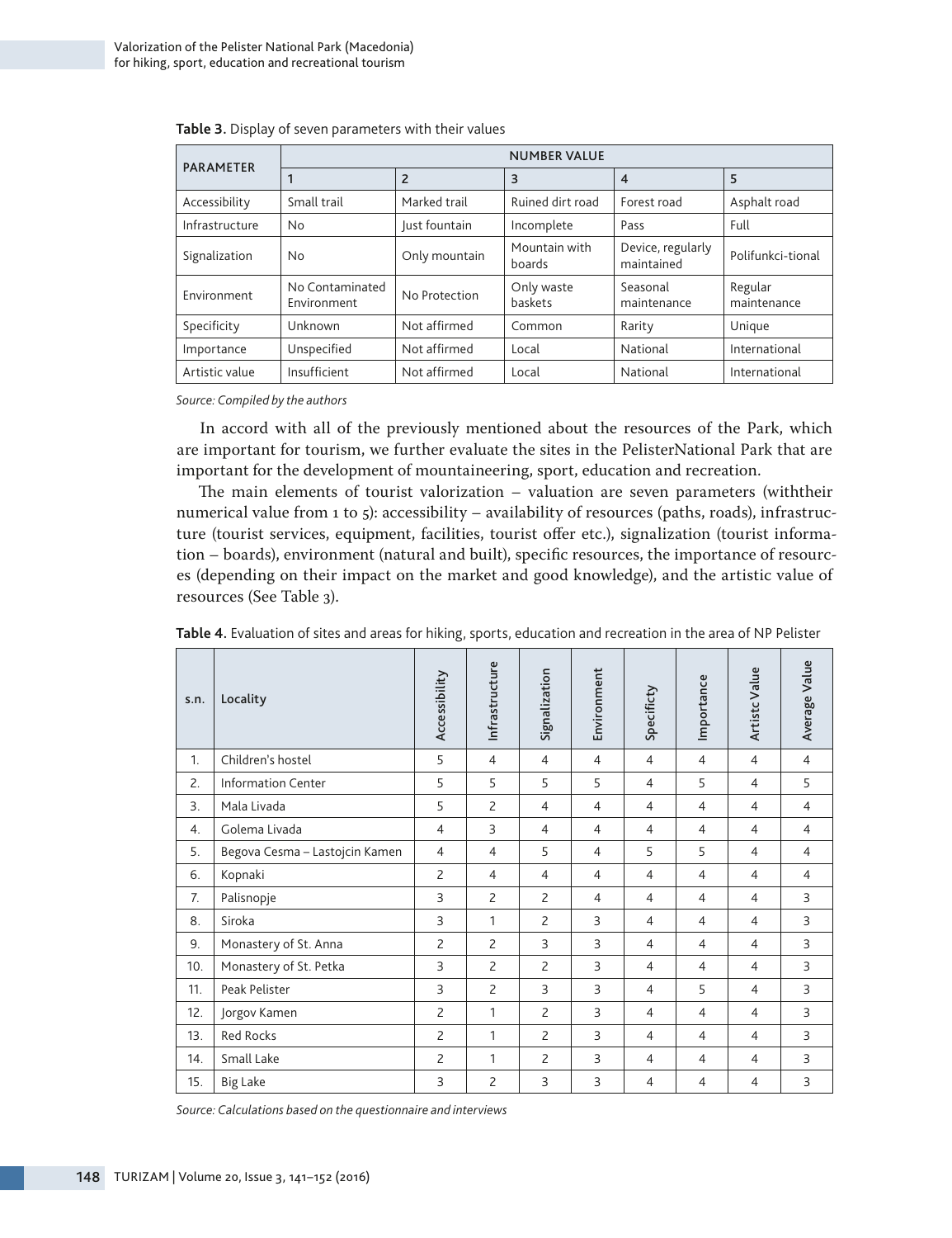Valuations of 15 sites and areas suitable for hiking, sports, education and recreation, are presented in Table 4 and Figure 2.

The table notes that the only site with an average value of  $5$  is the Information Centre, which is equipped with a larger number of elements (showroom, hall for lectures, presentations, workshops, meetings, souvenir shop, etc., and the yard has room for rest - tables, benches, information boards etc.), which justifies its use.

Five localities and areas have an average value of 4, which means that these places lack some things and those may be added. Most localities, i.e.nine sites and areas have an average value of 3, which means that these are places that need more work and lots of investment in order to justify their role in hiking, sports, education and relaxation.

The widely known qualities of the Park's natural resources for several years are less visited by tourists mainly because of the lack of opportunity to be viewed by many visitors and tourists. The general condition of the accommodation capacities in the individual locations in the Pelister National Park are deteriorated (excluding hotel "Molika") which is satisfactory, whilethe mountain lodges are underequipped. Thus, the mountain lodge Kopanki has been out of service for several years because of nearly burning out to the ground and has not yet been renovated. Also the second home of Big Lake works, but with many shortcomings and out of the standards for an orderly mountain hut (water, WC, showers, electricity, internet, equipment for sport, recreation, etc.).

In a similar situation is the only children's resort "Pelister" which this year is in not in operation and its advertised for sale. To this we add the fact that the entry visit and movement within the Park is limited (from 8 to 17 pm) and charged (30-50 denari).

This suggests that the need to meet the wishes of the Park visitors for hiking, sports, education, recreation is of reduced dynamics. Then follows the creation of the Pelister National Park as a mountain destination as well-known brand,but first we need to start with the development of mountaineering, sport, education and recreation. This fact has already been put into question, because dramatically reduces the level of attraction to the Park, and the biggest loser are the mountain, sports, educational and recreational tourism.

As it'sseen from Table 6, the current state of hiking, sports, educational and recreational tourism is reduced to a low level. This is confirmed by the factor that there are almost no signs of modern mountain houses, conveniently arranged terrain and trails for hiking and sport and recreation. Also, every sport and recreational events are minimized. The education through the arrangement of several educational paths, outdoor classroom, info - center etc. meets the basic requirements for educational tourism.

In Tables 5 and 6 we use anevaluation of more elements that are assessed by two entities or departments. The upper assessment, presented in the tables, consists of an average grade received from the competent persons (president of mountaineering associations and heads of National ParkPelister). The lower evaluation is obtained by the authors of this paper.

The evaluation shows that the Pelister National Park is recognized as a known area for sport and recreation, with high marks, but the current situation shows that services for modern sports and recreational activities and for people with special needs are low.

InTable 6.the elements of the impact of natural resources in the social development of the local community are evaluated and related to natural resource management, regular monitoring and possibilities for negative impact on visitors.

The evaluation shows that the Pelister National Park should be constantly upgrading the management of natural resources, their regular monitoring, and monitoring of activities that will diminish any negative effect on resources in the Park caused by the visitors.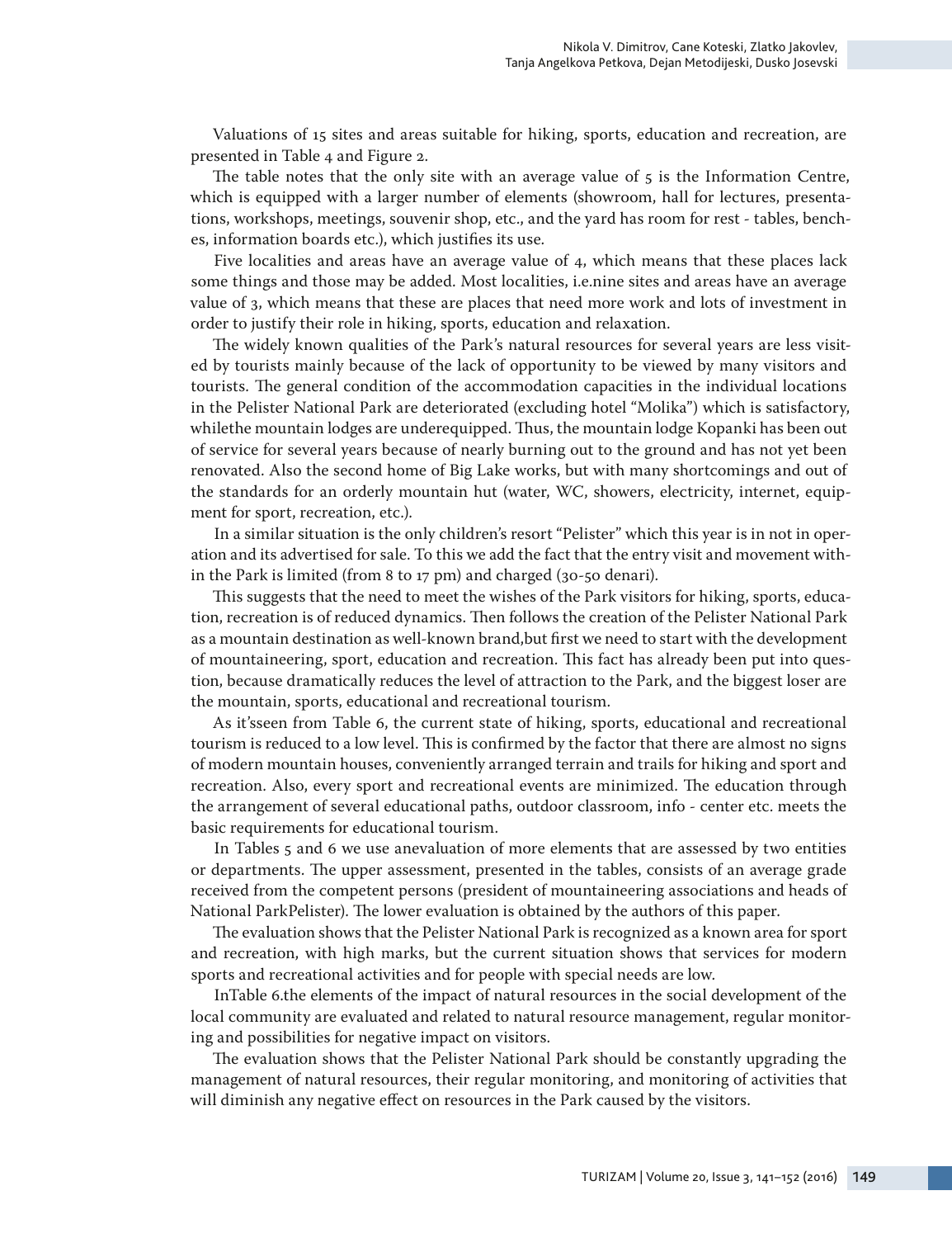**Table 5.** Evaluation of elements pertaining to attracting visitors for sport and recreation in Pelister National Park

| Elements                                                  | <b>NP Pelister</b> | Total |
|-----------------------------------------------------------|--------------------|-------|
| Level of knowledge                                        | Β<br>Β             | 3     |
| Applicable component                                      | 5<br>5             | 5     |
| Attractiveness of natural resources for special needs     | 5                  |       |
| Existence of complementary natural and cultural resources | 5                  | 5     |
| Access to the natural area                                | 5                  | 5     |
| Range of natural resources                                | 5                  |       |
| Benefits of service                                       | 3                  | ς     |

*Source: Calculations based on the questionnaire and interviews*

**Table 6.** Evaluation of the elements of the impact and management of the natural resources

| <b>Elements</b>                                                                         | <b>Pelister NP</b> | Total |
|-----------------------------------------------------------------------------------------|--------------------|-------|
| Level of knowledge                                                                      | 5                  | 5     |
| The impact of the natural resources on the social development<br>of the local community | 5<br>5             | 5     |
| Educational and scientific importance                                                   | 5                  | 5     |
| Scarce natural rarities                                                                 | 5                  | 5     |
| Representation of destination                                                           | 5                  | 5     |
| Sensitivity of natural resources                                                        | 5                  | 5     |
| Natural resource management and regular monitoring                                      |                    | 4     |
| Possibility of negative impact from a large number of visitors                          |                    | 4     |

*Source: Calculations based on the questionnaire and interviews*

# **Conclusion**

Research findings show identification of more unresolved issues, and the main reasons for this are the limiting potential of insufficient number of expert staff from several areas, lack of proper strategy and spatial plan for the development of the PelisterNational Park.

The general conclusion of the research is that there is a remarkable drop in mountaineering and conditions for sports, recreation and education. Accordingly, the first priority should be arapid revitalization of the mountain houses and the children's resort.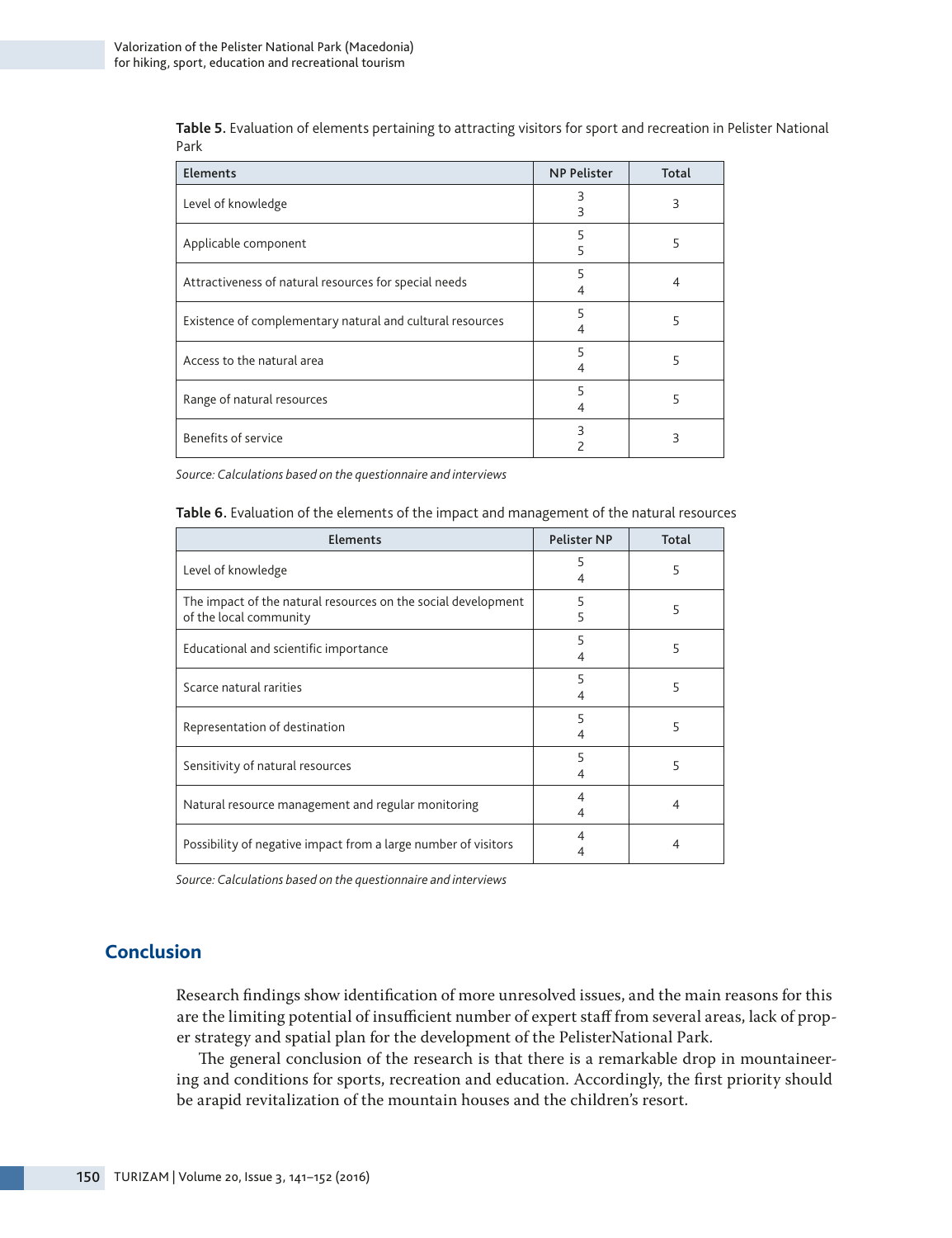Second priority is making a spatial plan of the National Park. This criterion should create the conditions for solving the problems in the Park.

In this regard, we point out the most important theoretical implications for the Park, which result in the practical application of the following:

- standardization of quality services and monitoring of activities,
- addressing the negative and destructive impacts on nature and facilities,
- construction of adequate tourist infrastructure according to the chosentype of tourism,
- building new mountain houses and lodges,
- categorization of the accommodation,
- modernization of signalization and orientation in the park,
- promotion of health tourism resources,
- organizing events for hiking, sport, education and recreation,
- application of standards for mountaineering, sport, education and recreational tourism,
- management of the principle of sustainable development and preservation of the mountain, and others.

Taking into consideration the proximity of the Park to Ohrid and Prespa Lake as one of the most important tourists areas in the country, as well as the proximity to Greece and the increasing number of tourists coming from there in the past period, it'sclear that these datashould be usedfor the development of mountaineering, sport, education and recreational tourism.

# **Acknowledgements**

*On the occasion of 180 years of Ami Bue's climbing on Pelister (1836-2016) and 90 years of the first Mountaineering Association in Bitola (1926-2016).*

## **References**

- Bornholm Serrano, E., González-Trueba, J.J. 2005. Assessment of geomorphosites in natural protected areas:the Picos de Europa National Park (Spain). *Géomorphologie: relief, processus, environnement* 3, 197-208.
- Božić. S., Tomić, N. 2015. Canyons and gorges as potential geotourism destinations in Serbia: comparative analysis from two perspectives – general geotourists and pure geotourists. *Open Geosciences* 7-1, 531-546.
- Comanescu, L., Nedelea, A., Dobre, R. 2009. Inventoring and evaluation ofgeomorphosites in the Bucegi Mountains. *Forum geografic* 8, 38-43.
- Dimitrov, V.N., Koteski, C. 2015. Tourism geography, Stip (In Macedonian).
- Du Cros, H. 2001. A new model to assist in planning for sustainable cultural heritage tourism. *International journal of tourism research* 3, 165-170.

Erharti, B. 2010. Geomorphosite assesstment. Acta geographica Slovenica 50-2,295-319.

Group of authors. 2008. Nacionalen Park Pelister, monograph 50 years, Bitola (In Macedonian).

Hadžić, O., Marković, B.S., Vasiljević, Nedeljković, M. 2010. A dynamical model for assessingtourism market atractiveness of a geos. Geotrends 2010, Novi Sad.

Hayward, P. 2002. Leisure and Tourism. Oxford